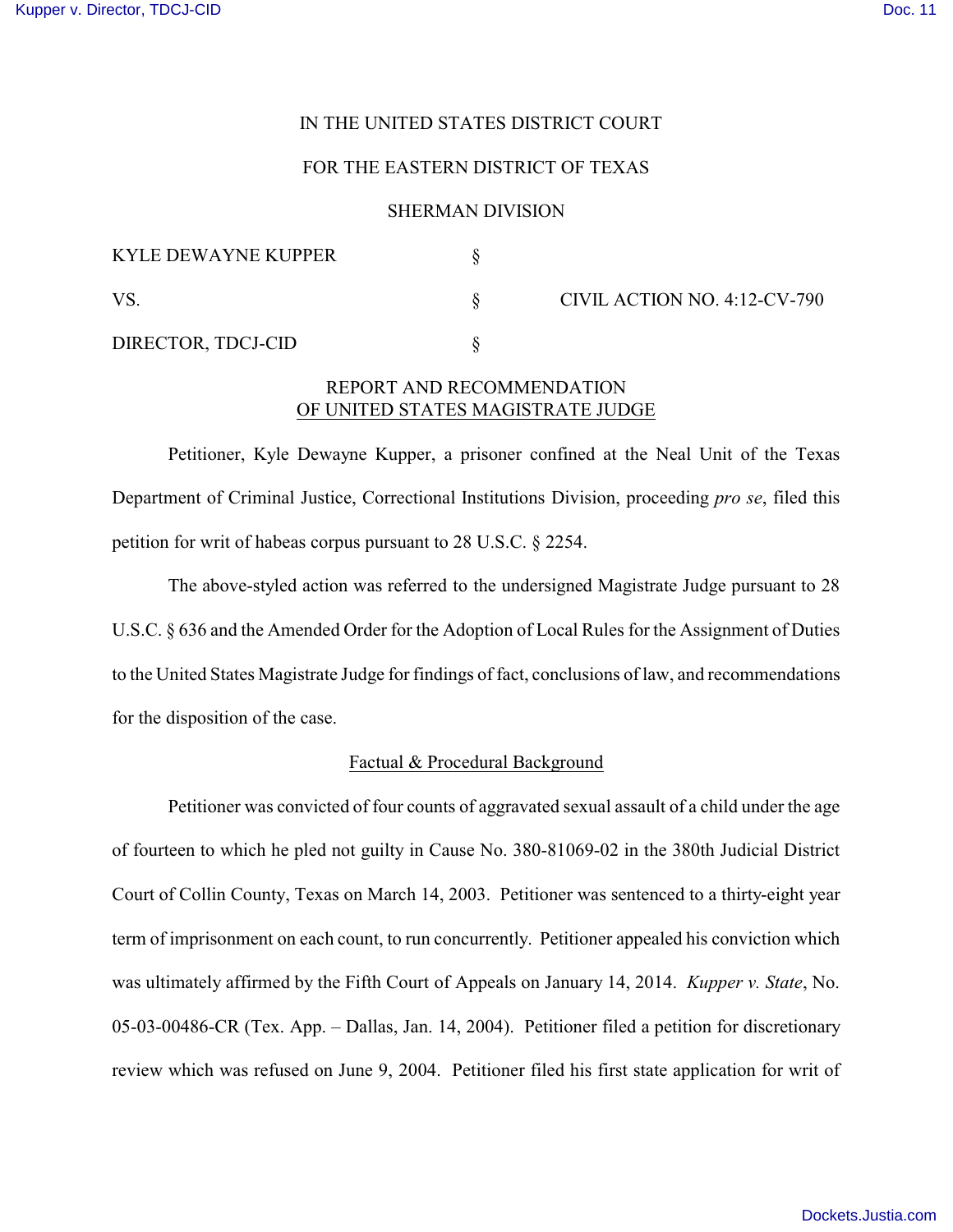habeas corpus on February 18, 2008 which was dismissed for non-compliance on September 29, 2010. *Ex parte Kupper*, WR-72,309-01. Petitioner filed a second state application for writ of habeas corpus on January 21, 2011 which was again dismissed for non-compliance on February 23, 2011. *Ex parte Kupper*, WR-72,309-02. Petitioner then filed his third and final state application for writ of habeas corpus on April 5, 2011. The Texas Court of Criminal Appeals remanded the writ back to the state trial court for an evidentiary hearing which was held on November 1, 2011. Ultimately, the Texas Court of Criminal Appeals denied petitioner's state application for writ of habeas corpus on April 25, 2012. *Ex parte Kupper*, WR-72,309-03. Petitioner filed the present federal application for writ of habeas corpus on December 10, 2012.

#### The Petition

Petitioner raises the following points of error: (1) trial counsel failed to convey the final plea bargain offer to petitioner before it expired and (2) trial counsel misrepresented the terms of the plea bargain offer and date of expiration.

#### The Response

Petitioner was ordered to show cause as to why his petition is not barred by the applicable statute of limitation. Petitioner responded to the show cause order on July 18, 2014, arguing his petition is timely under 28 U.S.C. § 2244(d)(1)(c). Pursuant to *Missouri v. Frye*, . – U.S. –, 132 S.Ct. 1399, 182 L.Ed.2d 279 (2012) and *Lafler v. Cooper*, – U.S. –, 132 S.Ct. 1376, 182 L.Ed.2d 398 (2012), petitioner argues the Supreme Court recognized a new constitutional right which was made retroactively applicable to cases on collateral review. Specifically, petitioner contends the Supreme Court has held that these two new cases have authority over a petitioner's sixth amendment right to effective assistance of counsel and extend to the consideration of plea offers that lapse or are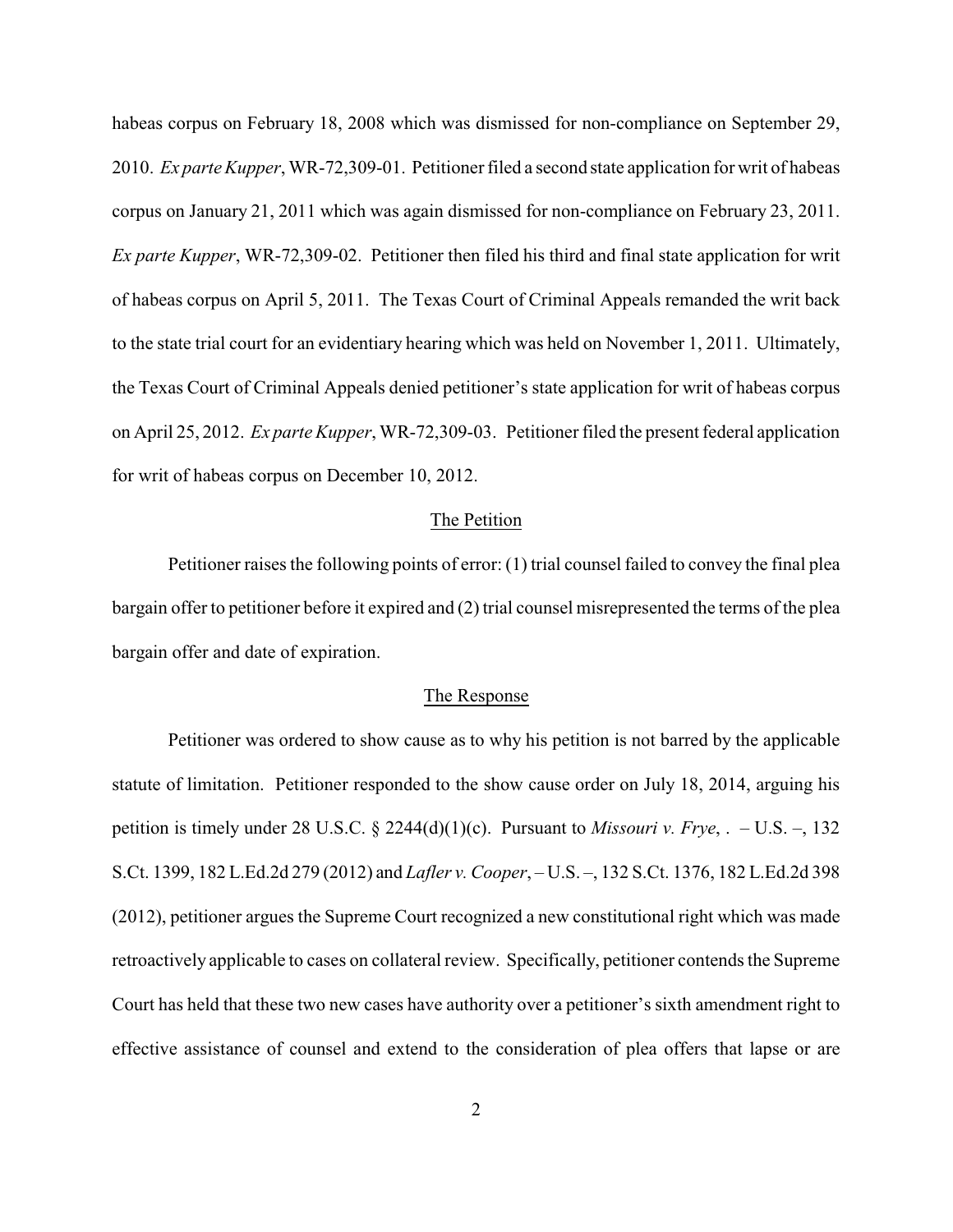rejected.

#### Analysis

### *Statute of Limitations*

Congress enacted the Antiterrorism and Effective Death Penalty Act of 1996 (the Act), Pub. L. 104-132, 110 Stat. 1218, on April 24, 1996. Title I of the Act applies to all federal petitions for habeas corpus filed on or after its effective date. *Lindh v. Murphy*, 521 U.S. 320, 326, 117 S.Ct. 2059, 138 L.Ed.2d 481 (1997). Because petitioner filed the instant petition after its effective date, the Act applies to his petition.

Title I of the Act substantially changed the way federal courts handle habeas corpus actions. One of the major changes is a one-year statute of limitations. *See* 28 U.S.C. § 2244(d)(1). The one year period is calculated from the latest of either (A) the date on which the judgment of conviction became final by the conclusion of direct review or the expiration of the time for seeking such review; (B) the date on which an impediment to filing an application created by State action in violation of the Constitution or laws of the United States is removed, if the applicant was prevented from filing by such State action; (C) the date on which the Supreme Court initially recognizes a new constitutional right and makes the right retroactively applicable to cases on collateral review; or (D) the date on which the facts supporting the claim became known or could have become known through the exercise of due diligence. *See id.* § 2244(d) (1)(A)-(D).

Ordinarily, the one-year limitation period starts to run from "the date on which the judgment became final by the conclusion of direct review or the expiration of the time for seeking such review." 28 U.S.C. § 2244(d)(1)(A). Here, the state court conviction became final on September 7, 2004, ninety days after his petition for discretionary review was denied. *See Flanagan v. Johnson*,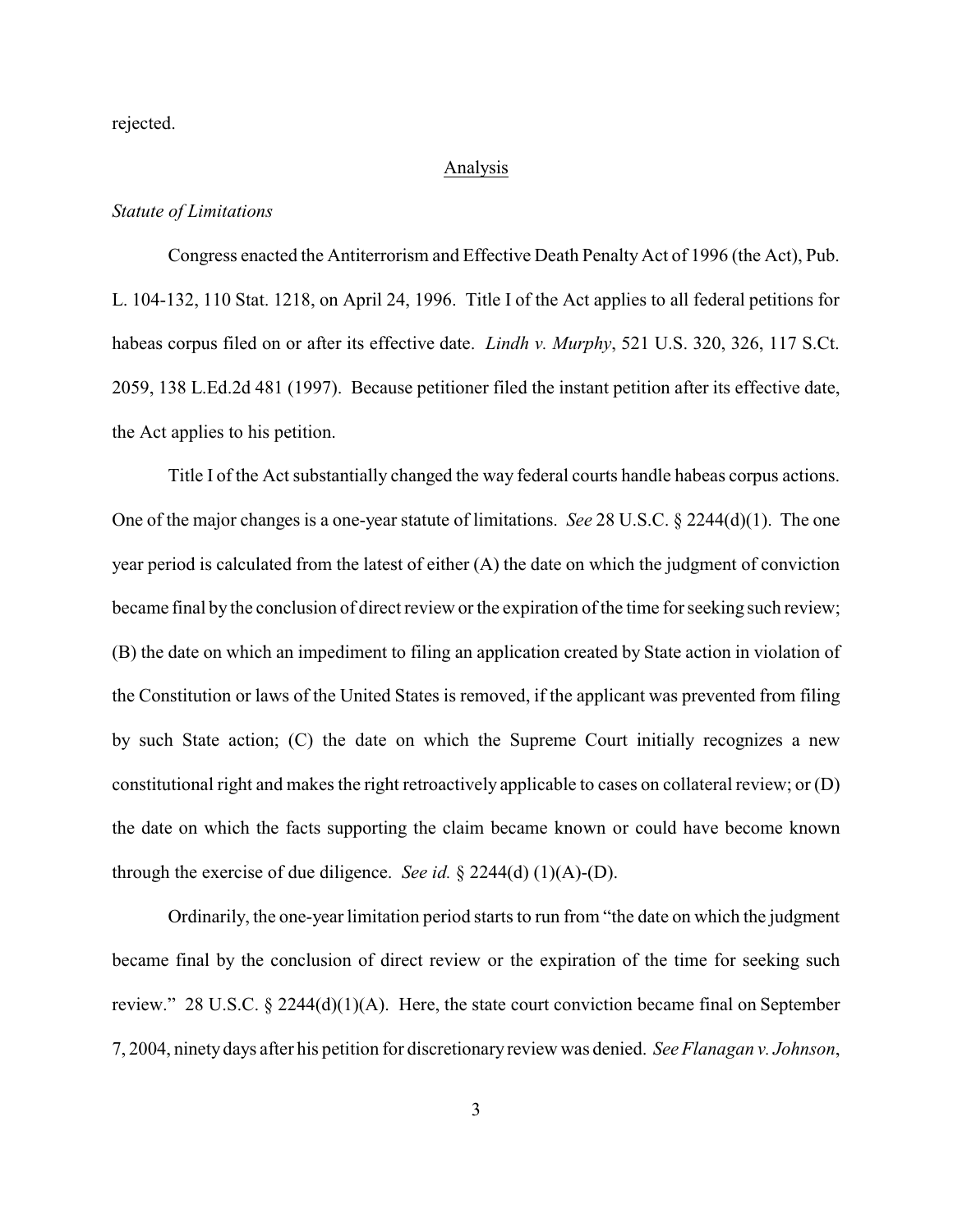154 F.3d 196, 197 (5th Cir. 1998) (noting that state conviction became final ninety days after judgment was entered by the Texas Court of Criminal Appeals, even though petitioner did not file a petition for writ of certiorari). Because petitioner filed his federal petition more than one year after his conviction became final, a literal application of Section 2244(d)(1) renders his December 10, 2012 filing untimely.

### *Statutory Tolling*

The Act expressly and unequivocally provides that "[t]he time during which a properly filed application for State post-conviction or other collateral review with respect to the pertinent judgment or claim is pending shall not be counted toward any period of limitation under this subsection*.*" 28 U.S.C. § 2244(d)(2). Thus, a state petition for habeas relief is "pending" for the Act's tolling purposes on the day it is filed through (and including) the day it is resolved. *See Windland v. Quarterman*, 578 F.3d 314, 317 (5th Cir. 2009).

Petitioner's first state application was not filed until February 18, 2008, almost four years past the September 7, 2004 one year period of limitations. It is well settled, that a document filed in state court after the limitations has expired, does not operate to statutorily toll the limitations period. *See Scott v. Johnson*, 227 F.3d 260, 263 (5th Cir. 2000). Accordingly, the statutory tolling provision does not save the federal petition.

# *Applicability of 28 U.S.C. § 2244(d)(1)(C)*

Petitioner argues 28 U.S.C. § 2244(d)(1)(C) should be applied in determining the applicable statute of limitations. That provision established that the starting point for the one-year limitations period is, "the date on which the constitutional right asserted was initially recognized by the Supreme Court, if the right has been newly recognized by the Supreme Court and made retroactively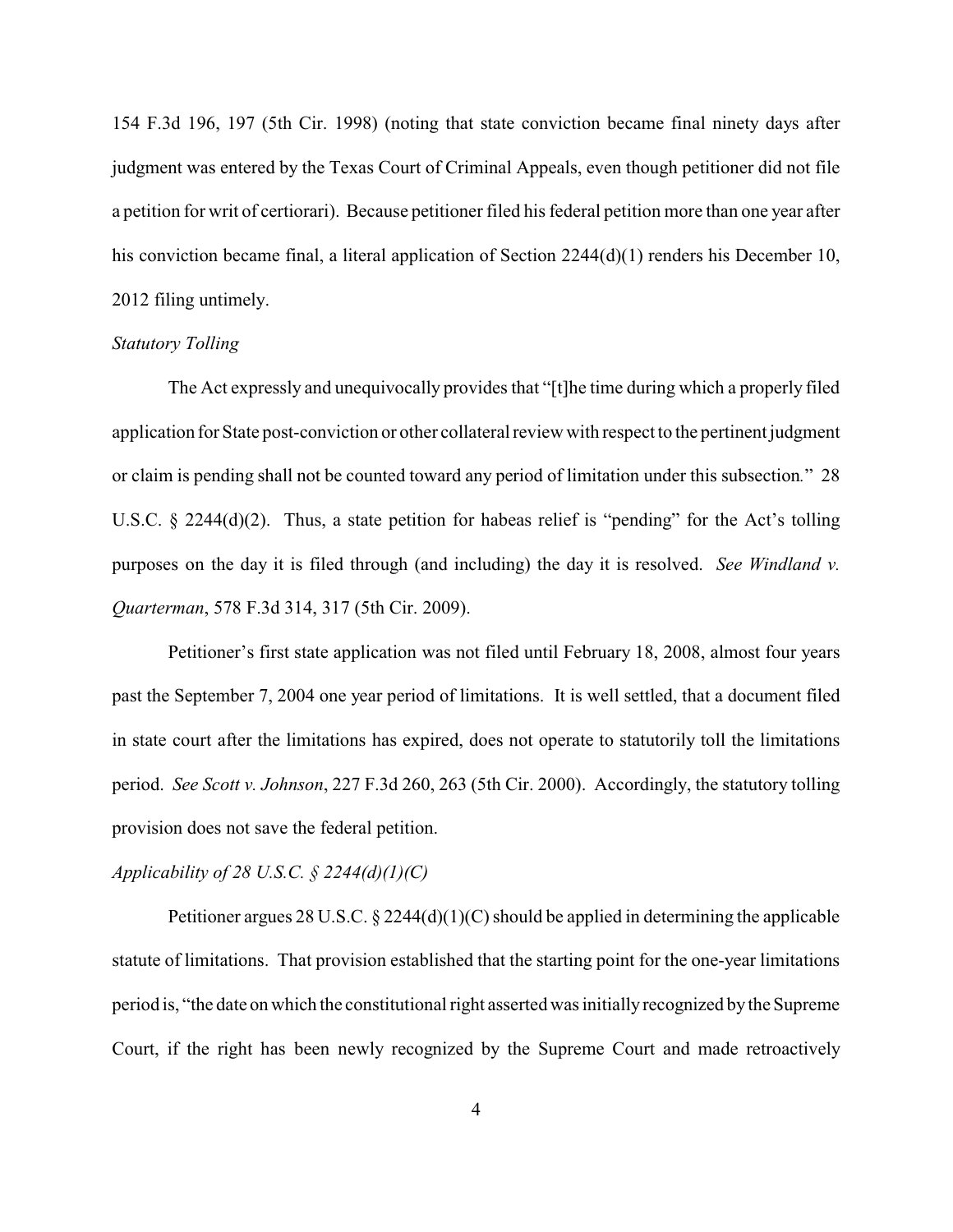applicable to cases on collateral review." 28 U.S.C.  $\S$  2244(d)(1)(C).

In this case, petitioner contends that *Missouri v. Frye* and *Lafler v. Cooper*, both of which were issued on March 21, 2012, provide the starting point for the one-year limitations period. – U.S. –, 132 S.Ct. 1399, 182 L.Ed.2d 279 (2012); – U.S. –, 132 S.Ct. 1376, 182 L.Ed.2d 398 (2012). Petitioner filed his petition on December 10, 2012, within one year of the issuance of *Lafler* and *Frye.* Consequently, if section 2244(d)(1)(C) is applicable, the instant petition may be timely.

There are three elements to consider in determining whether 28 U.S.C.  $\S$  2244(d)(1)(C) is applicable. As they relate to this case, those elements are: (1) whether *Lafler* or *Frye* create a "newly recognized" constitutional right; (2) whether the Supreme Court made that right retroactive on collateral review; and (3) whether either case triggers the one-year statute of limitations. See 28 U.S.C. § 2244(d)(1)(C); *United States v. Lopez*, 248 F.3d 427, 430 (5th Cir. 2001) (analyzing 28 U.S.C. § 2255(f)(3), which is the 28 U.S.C. § 2255 equivalent to 28 U.S.C. § 2244(d)(1)(C)). Analysis in the case at bar begins and ends at the first of the three listed prongs because neither *Lafler* nor *Frye* "newly recognized" a constitutional right. *In Re Richard M. King, Jr.*, 697 F.3d 1189 (5th Cir. 2012) (in the context of a successive § 2254 application, "we agree with the Eleventh Circuit's determination in *In re Perez*, 682 F.3d 930, 933-34 (11th Cir. 2012), that *Cooper* and *Frye* did not announce new rules of constitutional law because they merely applied the Sixth Amendment right to counsel to a specific factual context."). 28 U.S.C.  $\S$  2244(d)(1)(C) is, therefore, not applicable to the present case.

## *Equitable Tolling*

Finally, petitioner does not allege nor has he shown any facts entitling him to equitable tolling. *See Davis v. Johnson*, 158 F.3d 806, 807 (5th Cir. 1998) (holding that the limitations period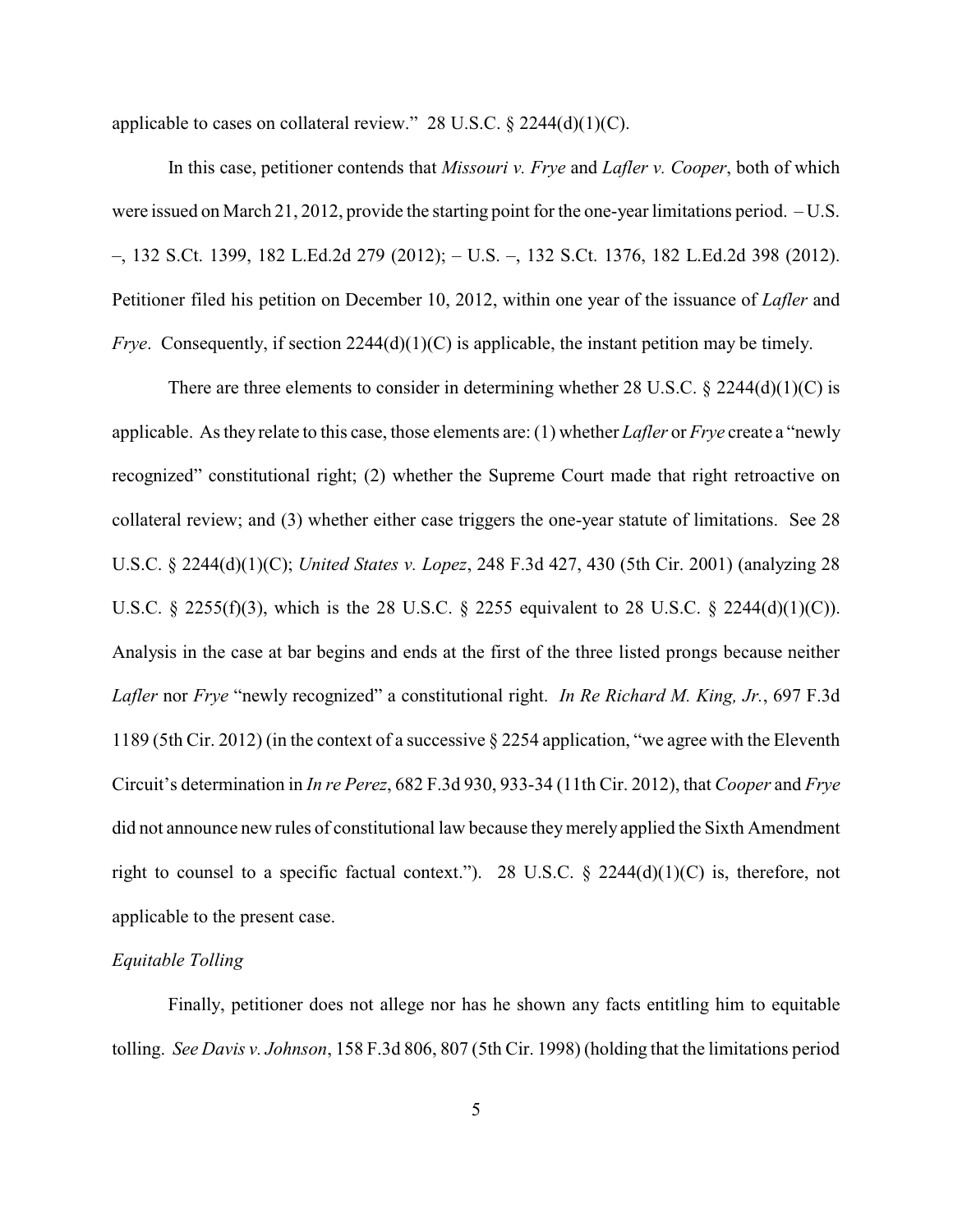can be equitably tolled in extraordinary circumstances). Equitable tolling is a discretionary doctrine turning on the facts and circumstances of each case and petitioner bears the burden of establishing entitlement to equitable tolling in the AEDPA context. *Fisher v. Johnson*, 174 F.3d 710, 713 (5th Cir. 1999), *cert. denied* 531 U.S. 1164, 121 S.Ct. 1124, 148 L.Ed.2d 991 (2001); *Felder v. Johnson*, 204 F.3d 168, 171 (5th Cir. 2000), *cert. denied* 531 U.S. 1035, 121 S.Ct. 622, 148 L.Ed.2d 532 (2000); *Phillips v. Donnelly*, 216 F.3d 508, 511 (5th Cir. 2000). For equitable tolling to apply, the applicant must diligently pursue his Section 2254 relief and equity is not intended for those who sleep on their rights. *Fisher v. Johnson* 174 F.3d 710, 715 (5th Cir. 1999); *Coleman v. Johnson*, 184 F.3d 398, 403 (5th Cir. 1999). In the present case, petitioner cannot show he acted diligently while pursuing habeas relief in both the federal and state courts. As a result, he has not shown that any principles of equitable tolling save his petition; consequently, the petition should be dismissed as time-barred.

#### Recommendation

Petitioner's request for habeas corpus relief pursuant to 28 U.S.C. § 2254 should be dismissed with prejudice as time-barred.

#### **Objections**

Within fourteen (14) days after receipt of the Magistrate Judge's report, any party may serve and file written objections to the findings of facts, conclusions of law and recommendations of the Magistrate Judge. 28 U.S.C. § 636(b)(1)(c).

Failure to file written objections to the proposed findings of facts*,* conclusions of law and recommendations contained within this report within fourteen (14) days after service shall bar an aggrieved party from the entitlement of *de novo* review by the district court of the proposed findings,